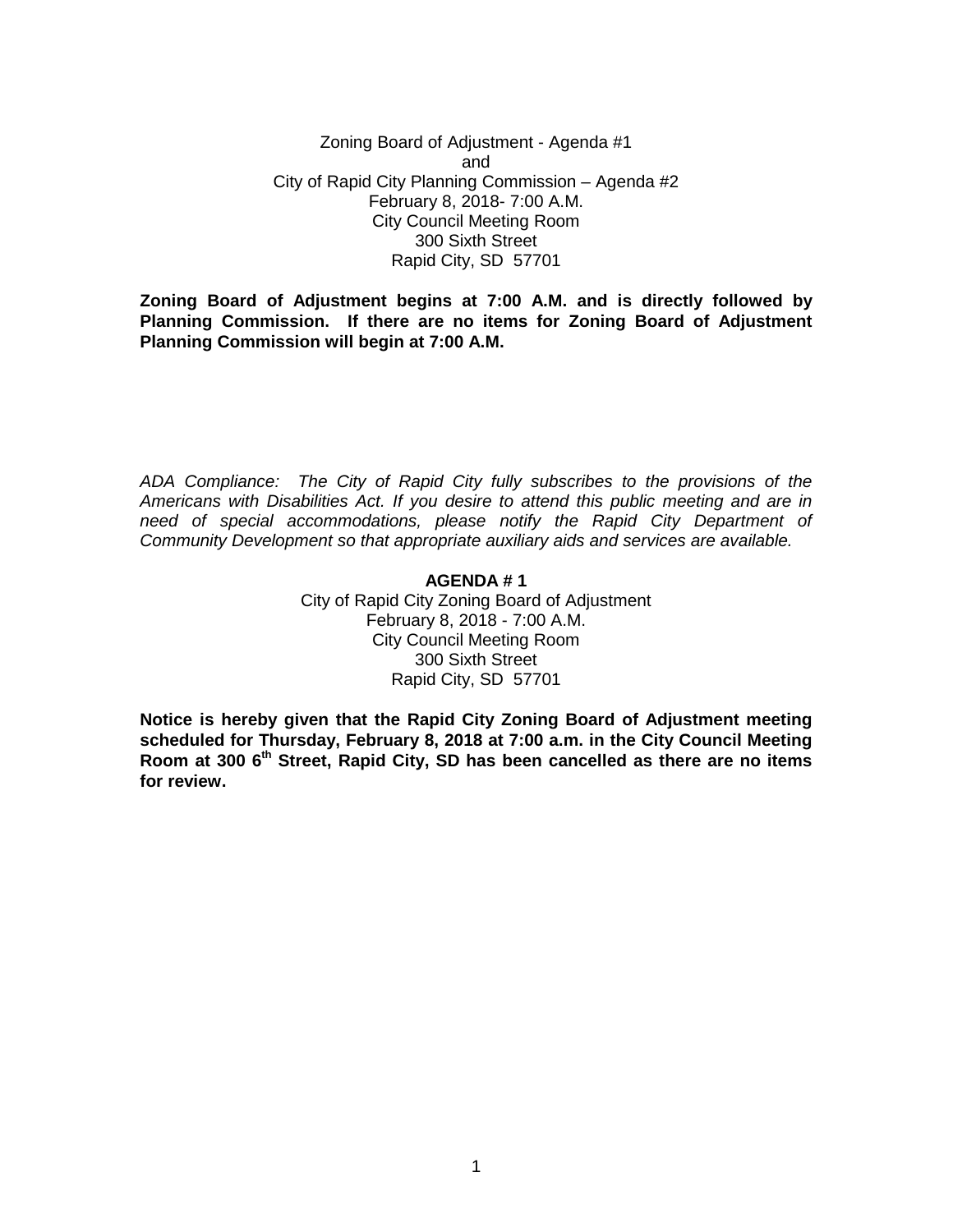*ADA Compliance: The City of Rapid City fully subscribes to the provisions of the Americans with Disabilities Act. If you desire to attend this public meeting and are in need of special accommodations, please notify the Rapid City Department of Community Planning & Development Services so that appropriate auxiliary aids and services are available.*

#### **AGENDA # 2**

City of Rapid City Planning Commission February 8, 2018 - 7:00 A.M. City Council Meeting Room 300 Sixth Street Rapid City, SD 57701

SOME OF THE ITEMS ON THIS AGENDA ARE SUBJECT TO A PUBLIC HEARING *OR CONSIDERATION BY THE RAPID CITY COUNCIL FOR FINAL ACTION. PLEASE CONTACT THE COMMUNITY PLANNING & DEVELOPMENT SERVICES STAFF FOR INFORMATION REGARDING THE DATE ANY PARTICULAR ITEM MAY BE CONSIDERED BY THE CITY COUNCIL.*

## **Consent Calendar**

**The following items have been placed on the Consent Calendar for action to be taken on all items in accordance with staff's recommendation by a single vote. Any item may be removed from the Consent Calendar by any Planning Commissioner, staff member, or audience member, for separate consideration:**

## **---CONSENT CALENDAR---**

- 1. Approval of the January 25, 2018 Planning Commission Meeting Minutes.
- 2. No. 18RZ001 Meadowwood Subdivision

A request by Dana Forman of KLJ for South Dakota Game Fish and Parks to consider an application for a **Rezoning from Low Density Residential District to Public District** for property generally described as being located northwest of the intersection of Knutson Lane and Sturgis Road.

# **---END OF CONSENT CALENDAR---**

## **---BEGINNING OF REGULAR AGENDA ITEMS---**

3. No. 17RZ040 - Section 12, T1N, R7E

A request by KTM Design Solutions, Inc for Maguire Services, LLC to consider an application for a **Rezoning from Park Forest District to Low Density Residential District** for property generally described as being located southeast of the intersection of Oak Avenue and Indiana Street.

\*4. No. 18PD002 - Denmans Addition A request by TSP, Inc for South Dakota School of Mines and Technology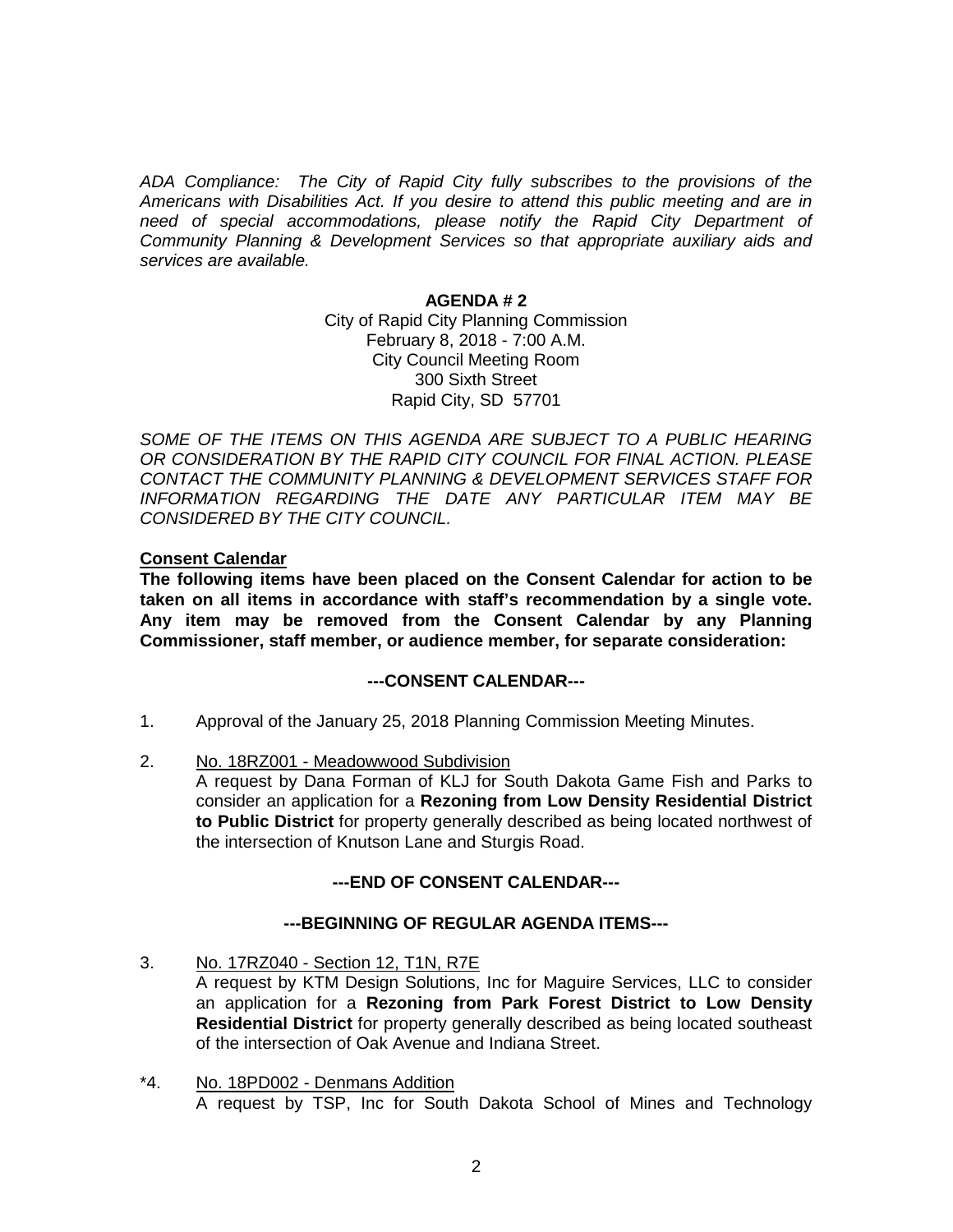Foundation to consider an application for a **Final Planned Development Overlay to allow an alumni center** for property generally described as being located at 324 E. Kansas City Street, 613 Birch Avenue and 615 Birch Avenue.

*The Rapid City Planning Commission's action on this item is final unless any party appeals that decision to the Rapid City Council. All appeals must be submitted in writing to the Department of Community Development by close of business on the seventh full calendar day following action by the Planning Commission.*

5. No. 18RZ002 - Denmans Addition

A request by TSP, Inc for South Dakota School of Mines and Technology Foundation to consider an application for a **Rezoning from High Density Residential District to Office Commercial District** for property generally described as being located at 324 E. Kansas City Street, 613 Birch Avenue and 615 Birch Avenue.

- 6. No. 18OA001 Ordinance Amendment to Title 17 of the Rapid City Municipal Code by adding Chapter 17.66, Urban Commercial District A request by City of Rapid City to consider an application for an **Ordinance Amendment to Title 17 of the Rapid City Municipal Code by adding Chapter 17.66, Urban Commercial District**.
- 7. No. 18OA002 Ordinance to Include Definitions for the Urban Commercial District by Amending Section 17.04 of the Rapid City Municipal Code A request by City of Rapid City to consider an application for a**n Ordinance to Include Definitions for the Urban Commercial District by Amending Section 17.04 of the Rapid City Municipal Code**.
- 8. No. 18OA003 Ordinance Amendment to Title 17 of the Rapid City Municipal Code by amending Chapter 17.06 A request by City of Rapid City to consider an application for an **Ordinance Amendment to Title 17 of the Rapid City Municipal Code by amending Chapter 17.06**.
- 9. No. 18OA004 Ordinance to Amend Section 17.50.050 of the Rapid City Municipal Code to Allow for Administrative Dissolution of Planned Developments A request by City of Rapid City to consider an application for an **Ordinance to Amend Section 17.50.050 of the Rapid City Municipal Code to Allow for Administrative Dissolution of Planned Developments**.
- 10. No. 18OA005 Ordinance Amendment to Modify Section 17.50.070 of the Rapid City Municipal Code A request by City of Rapid City to consider an application for **an Ordinance Amendment to Modify Section 17.50.070 of the Rapid City Municipal Code**.
- 11. No. 18OA006 Ordinance to Amend the Sign Code to Incorporate On-Premises Signage Rules for the Urban Commercial District by Amending Section 17.50.100 of the Rapid City Municipal Code A request by City of Rapid City to consider an application for **An Ordinance to**